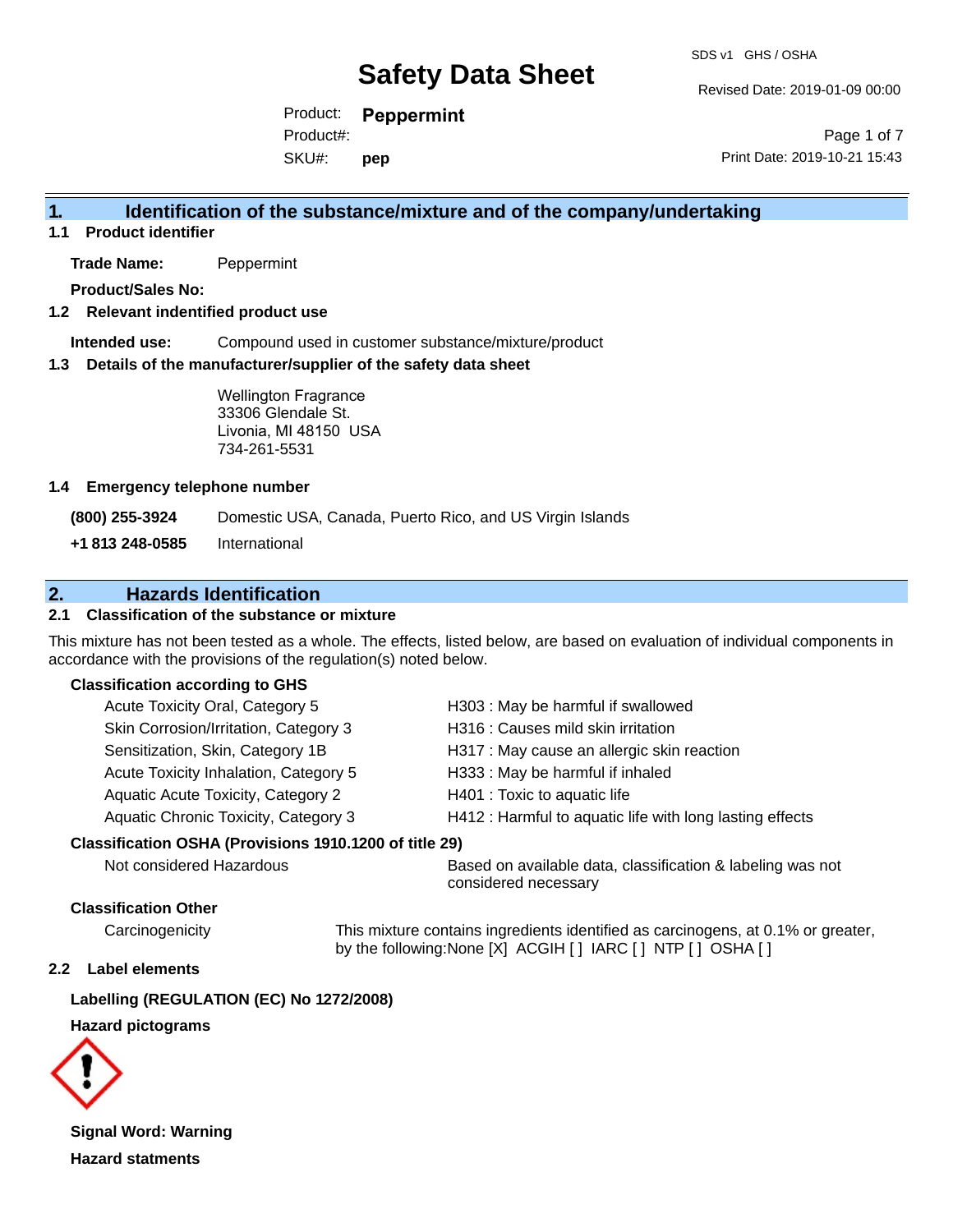SDS v1 GHS / OSHA

Revised Date: 2019-01-09 00:00

Print Date: 2019-10-21 15:43

Page 2 of 7

| Product:  | <b>Peppermint</b> |
|-----------|-------------------|
| Product#: |                   |
| SKU#:     | pep               |

|                                 | H <sub>303</sub>   | May be harmful if swallowed                                             |
|---------------------------------|--------------------|-------------------------------------------------------------------------|
|                                 | H316               | Causes mild skin irritation                                             |
|                                 | H317               | May cause an allergic skin reaction                                     |
|                                 | H333               | May be harmful if inhaled                                               |
|                                 | H401               | Toxic to aquatic life                                                   |
|                                 | H412               | Harmful to aquatic life with long lasting effects                       |
| <b>Precautionary Statements</b> |                    |                                                                         |
|                                 | <b>Prevention:</b> |                                                                         |
|                                 | P <sub>272</sub>   | Contaminated work clothing should not be allowed out of the workplace   |
|                                 | P <sub>273</sub>   | Avoid release to the environment                                        |
|                                 | Response:          |                                                                         |
|                                 | $P302 + P352$      | IF ON SKIN: Wash with soap and water                                    |
|                                 | $P304 + P312$      | IF INHALED: Call a POISON CENTER or doctor/physician if you feel unwell |
|                                 | P312               | Call a POISON CENTER or doctor/physician if you feel unwell             |
|                                 | $P333 + P313$      | If skin irritation or a rash occurs: Get medical advice/attention       |
|                                 | P363               | Wash contaminated clothing before reuse                                 |
|                                 |                    |                                                                         |

#### **2.3 Other Hazards**

**no data available**

# **3. Composition/Information on Ingredients**

#### **3.1 Mixtures**

This product is a complex mixture of ingredients, which contains among others the following substance(s), presenting a health or environmental hazard within the meaning of the UN Globally Harmonized System of Classification and Labeling of Chemicals (GHS):

| CAS#<br>Ingredient        | EC#                                            | Conc.<br>Range | <b>GHS Classification</b>    |
|---------------------------|------------------------------------------------|----------------|------------------------------|
| <b>84-66-2</b> 201-550-6  |                                                | $50 - 60 \%$   | H316; H402                   |
| Diethyl phthalate         |                                                |                |                              |
|                           | <b>8050-15-5</b> 232-476-2                     | 10 - 20 %      | H402; H412                   |
|                           | Methyl ester of rosin (partially hydrogenated) |                |                              |
| 120-51-4                  | 204-402-9                                      | 10 - 20 %      | H302; H313; H400; H411       |
| <b>Benzyl Benzoate</b>    |                                                |                |                              |
| <b>121-33-5</b> 204-465-2 |                                                | 5 - 10 %       | H303; H319                   |
| vanillin                  |                                                |                |                              |
|                           | <b>121-32-4</b> 204-464-7 2 - 5 %              |                | H303; H320; H402             |
|                           | 3-Ethoxy-4-hydroxybenzaldehyde                 |                |                              |
| 15356-70-4                | 239-388-3                                      | $2 - 5%$       | H227; H303; H315; H320; H402 |
| Menthol                   |                                                |                |                              |
| 2216-51-5                 | 218-690-9                                      | $1 - 2%$       | H303; H315; H320; H402       |
| l-Menthol                 |                                                |                |                              |
| 14073-97-3                | 237-926-1                                      | $1 - 2 \%$     | H227; H303; H315; H317; H402 |
| I-Menthone                |                                                |                |                              |
|                           |                                                |                |                              |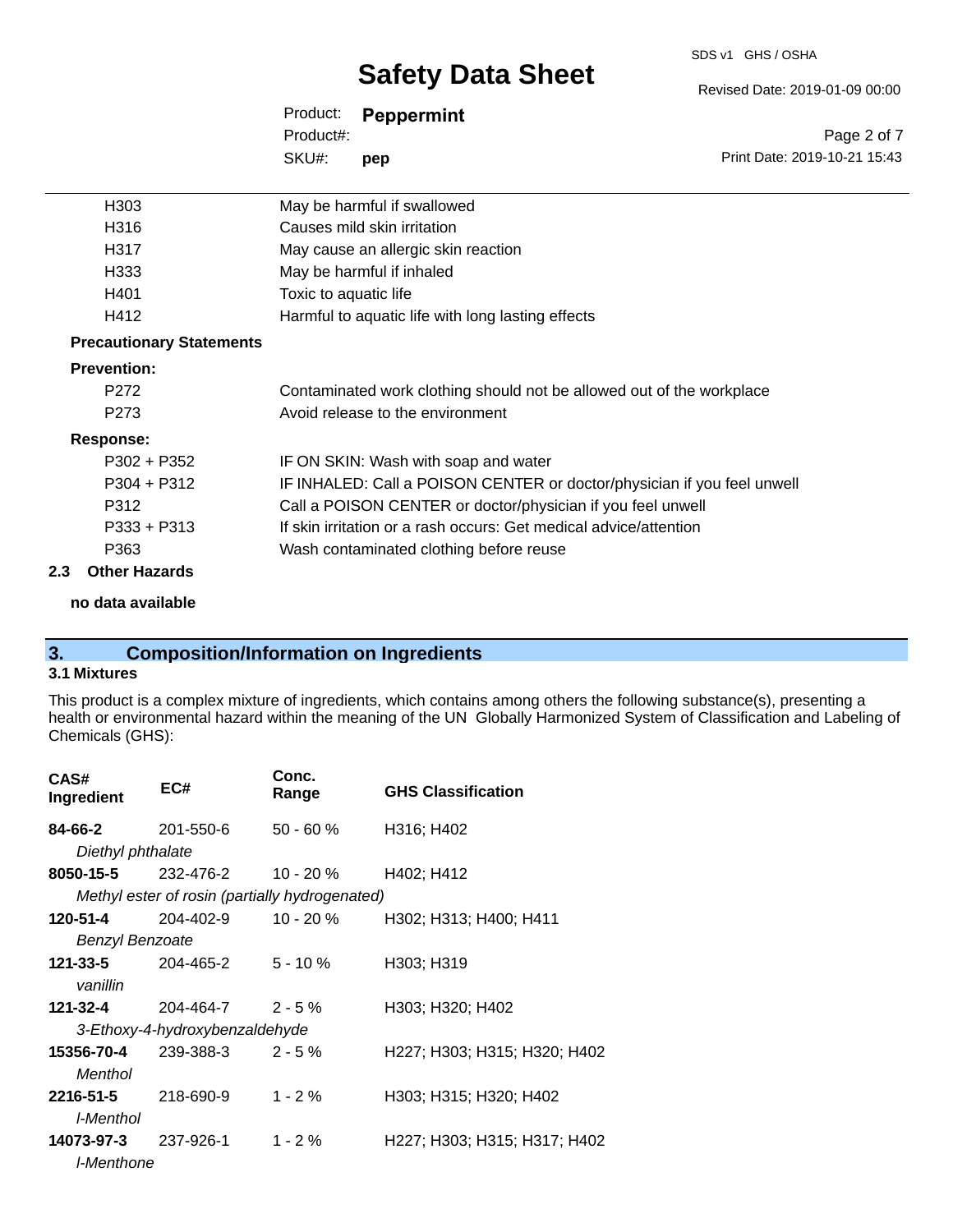SDS v1 GHS / OSHA

Revised Date: 2019-01-09 00:00

|                       |                                                             | Product:                                                 | <b>Peppermint</b>                                                          |                                                                                             |
|-----------------------|-------------------------------------------------------------|----------------------------------------------------------|----------------------------------------------------------------------------|---------------------------------------------------------------------------------------------|
|                       |                                                             | Product#:                                                |                                                                            | Page 3 of 7                                                                                 |
|                       |                                                             | SKU#:                                                    | pep                                                                        | Print Date: 2019-10-21 15:43                                                                |
| CAS#<br>Ingredient    | EC#                                                         | Conc.<br>Range                                           | <b>GHS Classification</b>                                                  |                                                                                             |
|                       |                                                             | See Section 16 for full text of GHS classification codes |                                                                            |                                                                                             |
|                       |                                                             |                                                          |                                                                            | See Section 16 for full text of GHS classification codes which where not shown in section 2 |
|                       |                                                             | Total Hydrocarbon Content (% $w/w$ ) = 0.28              |                                                                            |                                                                                             |
| 4.                    | <b>First Aid Measures</b>                                   |                                                          |                                                                            |                                                                                             |
| 4.1                   | <b>Description of first aid measures</b>                    |                                                          |                                                                            |                                                                                             |
| Inhalation:           |                                                             |                                                          | Obtain medical advice.                                                     | Remove from exposure site to fresh air and keep at rest.                                    |
| <b>Eye Exposure:</b>  |                                                             |                                                          | Contact physician if symptoms persist.                                     | Flush immediately with water for at least 15 minutes.                                       |
| <b>Skin Exposure:</b> |                                                             |                                                          | Contact physician if symptoms persist.                                     | Remove contaminated clothes. Wash thoroughly with water (and soap).                         |
| Ingestion:            |                                                             |                                                          |                                                                            | Rinse mouth with water and obtain medical advice.                                           |
|                       |                                                             |                                                          | 4.2 Most important symptoms and effects, both acute and delayed            |                                                                                             |
| <b>Symptoms:</b>      |                                                             |                                                          | no data available                                                          |                                                                                             |
| <b>Risks:</b>         |                                                             |                                                          | Refer to Section 2.2 "Hazard Statements"                                   |                                                                                             |
| 4.3                   |                                                             |                                                          | Indication of any immediate medical attention and special treatment needed |                                                                                             |
| <b>Treatment:</b>     |                                                             |                                                          | Refer to Section 2.2 "Response"                                            |                                                                                             |
| 5.                    | <b>Fire-Fighting measures</b>                               |                                                          |                                                                            |                                                                                             |
| 5.1                   | <b>Extinguishing media</b>                                  |                                                          |                                                                            |                                                                                             |
| Suitable:             |                                                             |                                                          | Carbon dioxide (CO2), Dry chemical, Foam                                   |                                                                                             |
| <b>Unsuitable</b>     |                                                             |                                                          |                                                                            | Do not use a direct water jet on burning material                                           |
|                       |                                                             |                                                          | 5.2 Special hazards arising from the substance or mixture                  |                                                                                             |
|                       | <b>During fire fighting:</b><br>5.3 Advice for firefighters |                                                          | Water may be ineffective                                                   |                                                                                             |
|                       | <b>Further information:</b>                                 |                                                          | Standard procedure for chemical fires                                      |                                                                                             |
| 6.                    |                                                             | <b>Accidental Release Measures</b>                       |                                                                            |                                                                                             |

#### **6.1 Personal precautions, protective equipment and emergency procedures**

Avoid inhalation and contact with skin and eyes. A self-contained breathing apparatus is recommended in case of a major spill.

#### **6.2 Environmental precautions**

Keep away from drains, soil, and surface and groundwater.

#### **6.3 Methods and materials for containment and cleaning up**

Clean up spillage promptly. Remove ignition sources. Provide adequate ventilation. Avoid excessive inhalation of vapors. Gross spillages should be contained by use of sand or inert powder and disposed of according to the local regulations.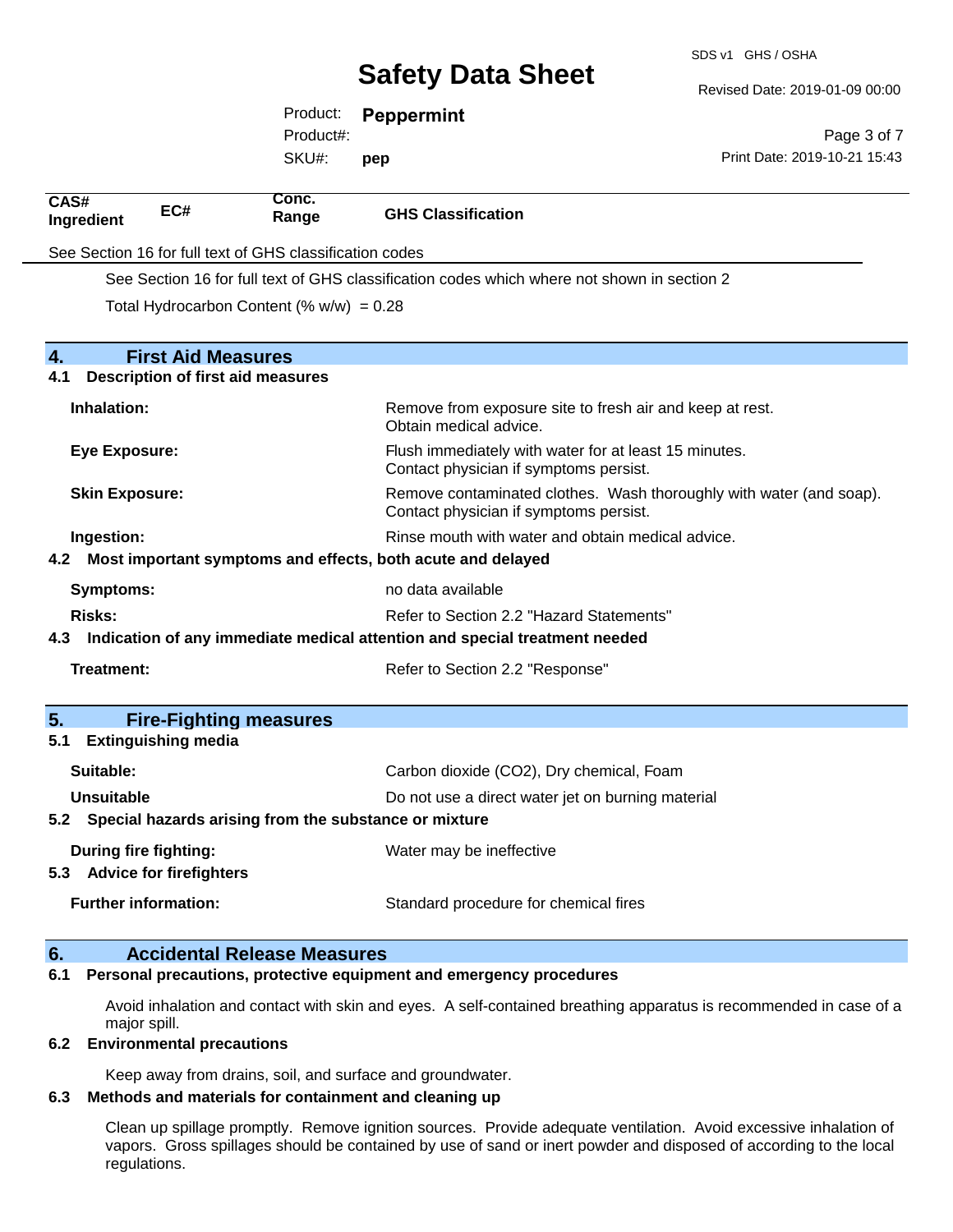Revised Date: 2019-01-09 00:00

OSHA STEL ppm

Product: **Peppermint**

Product#:

SKU#: **pep**

Page 4 of 7 Print Date: 2019-10-21 15:43

#### **6.4 Reference to other sections**

Not Applicable

### **7. Handling and Storage**

#### **7.1 Precautions for safe handling**

Apply according to good manufacturing and industrial hygiene practices with proper ventilation. Do not drink, eat or smoke while handling. Respect good personal hygiene.

#### **7.2 Conditions for safe storage, including any incompatibilities**

Store in a cool, dry and ventilated area away from heat sources and protected from light in tightly closed original container. Avoid uncoated metal container. Keep air contact to a minimum.

#### **7.3 Specific end uses**

No information available

#### **8. Exposure Controls/Personal Protection**

#### **8.1 Control parameters**

| <b>Exposure Limits:</b>      |                   |                              |       |                                   |             |
|------------------------------|-------------------|------------------------------|-------|-----------------------------------|-------------|
| <b>Component</b>             |                   |                              | ACGIH | ACGIH<br>TWA ppm STEL ppm TWA ppm | <b>OSHA</b> |
| 84-66-2                      | Diethyl phthalate |                              | b     |                                   |             |
| <b>Engineering Controls:</b> |                   | Use local exhaust as needed. |       |                                   |             |

#### **8.2 Exposure controls - Personal protective equipment**

| Eye protection:                | Tightly sealed goggles, face shield, or safety glasses with brow guards and side shields, etc.<br>as may be appropriate for the exposure |
|--------------------------------|------------------------------------------------------------------------------------------------------------------------------------------|
| <b>Respiratory protection:</b> | Avoid excessive inhalation of concentrated vapors. Apply local ventilation where appropriate.                                            |
| <b>Skin protection:</b>        | Avoid Skin contact. Use chemically resistant gloves as needed.                                                                           |

#### **9. Physical and Chemical Properties**

#### **9.1 Information on basic physical and chemical properties**

| Liquid                                 |
|----------------------------------------|
| Conforms to Standard                   |
| Nearly Colorless to Pale Yellow (G0-3) |
| Liquid                                 |
| Not determined                         |
| Not determined                         |
| Not determined                         |
| >200 F (93.33 C)                       |
| Not determined                         |
| None Expected                          |
| None Expected                          |
| 0.0083                                 |
|                                        |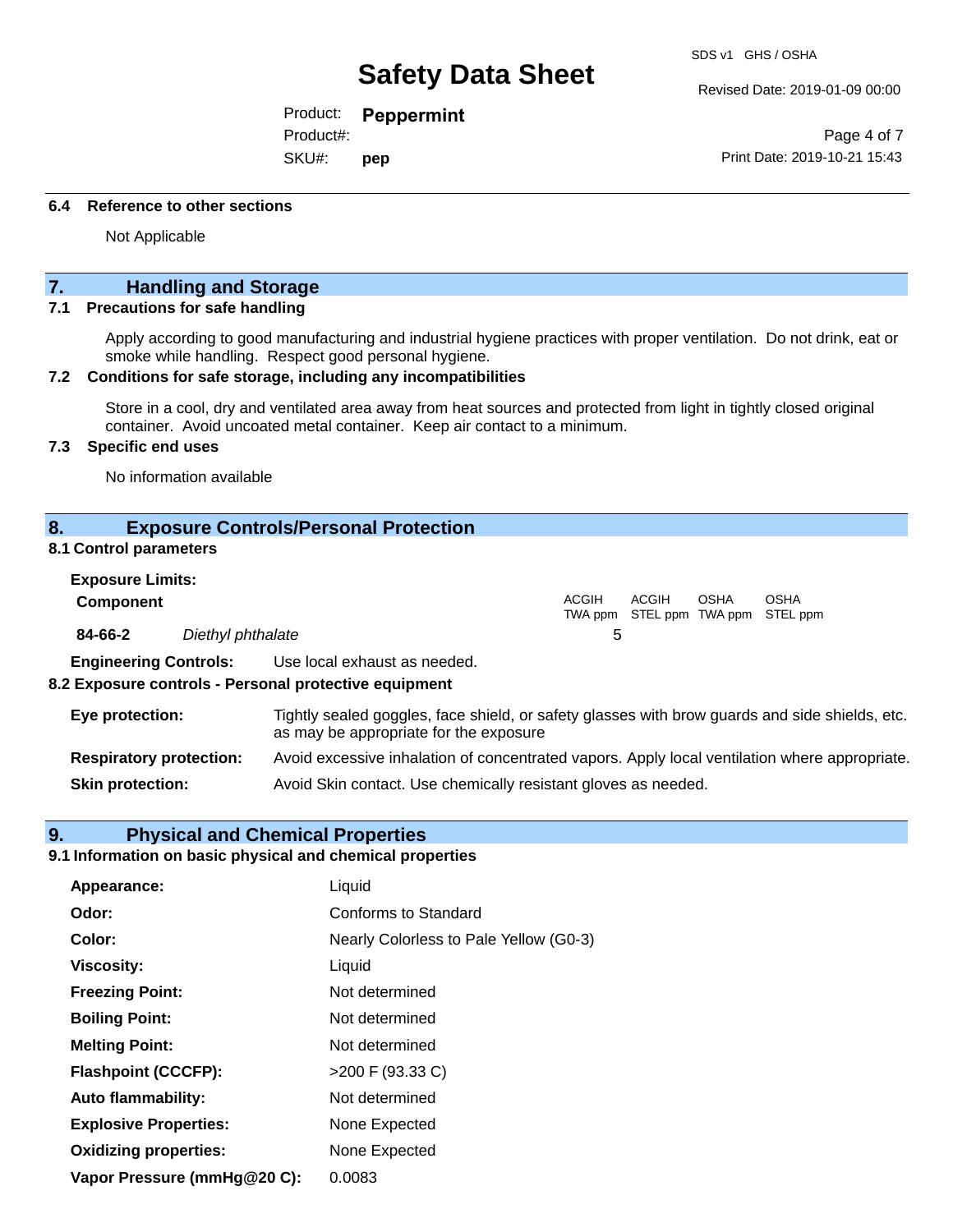Revised Date: 2019-01-09 00:00

|           | Product: <b>Peppermint</b> |                              |
|-----------|----------------------------|------------------------------|
| Product#: |                            | Page 5 of 7                  |
| SKU#:     | pep                        | Print Date: 2019-10-21 15:43 |
|           |                            |                              |

| %VOC:                    | 0.01   |
|--------------------------|--------|
| Specific Gravity @ 25 C: | 1.0940 |
| Density @ 25 C:          | 1.0910 |
| Refractive Index @ 20 C: | 1.5130 |
| Soluble in:              | Oil    |

### **10. Stability and Reactivity**

| 10.1 Reactivity                         | None                                               |
|-----------------------------------------|----------------------------------------------------|
| <b>10.2 Chemical stability</b>          | Stable                                             |
| 10.3 Possibility of hazardous reactions | None known                                         |
| 10.4 Conditions to avoid                | None known                                         |
| 10.5 Incompatible materials             | Strong oxidizing agents, strong acids, and alkalis |
| 10.6 Hazardous decomposition products   | None known                                         |

### **11. Toxicological Information**

#### **11.1 Toxicological Effects**

Acute Toxicity Estimates (ATEs) based on the individual Ingredient Toxicity Data utilizing the "Additivity Formula"

| Acute toxicity - Oral - (Rat) mg/kg                | (LD50: 4397.0222) May be harmful if swallowed            |
|----------------------------------------------------|----------------------------------------------------------|
| Acute toxicity - Dermal - (Rabbit) mg/kg           | Not classified - the classification criteria are not met |
| Acute toxicity - Inhalation - (Rat) mg/L/4hr       | (LD50: 22.5708) May be harmful if inhaled                |
| <b>Skin corrosion / irritation</b>                 | May be harmful if inhaled                                |
| Serious eye damage / irritation                    | Not classified - the classification criteria are not met |
| <b>Respiratory sensitization</b>                   | Not classified - the classification criteria are not met |
| <b>Skin sensitization</b>                          | May cause an allergic skin reaction                      |
| <b>Germ cell mutagenicity</b>                      | Not classified - the classification criteria are not met |
| Carcinogenicity                                    | Not classified - the classification criteria are not met |
| <b>Reproductive toxicity</b>                       | Not classified - the classification criteria are not met |
| Specific target organ toxicity - single exposure   | Not classified - the classification criteria are not met |
| Specific target organ toxicity - repeated exposure | Not classified - the classification criteria are not met |
| <b>Aspiration hazard</b>                           | Not classified - the classification criteria are not met |

### **12. Ecological Information**

## **12.1 Toxicity**

**Acute acquatic toxicity Toxic to aquatic life Toxicity Data on soil no data available no data available Toxicity on other organisms no data available** 

**Chronic acquatic toxicity Harmful to aquatic life with long lasting effects**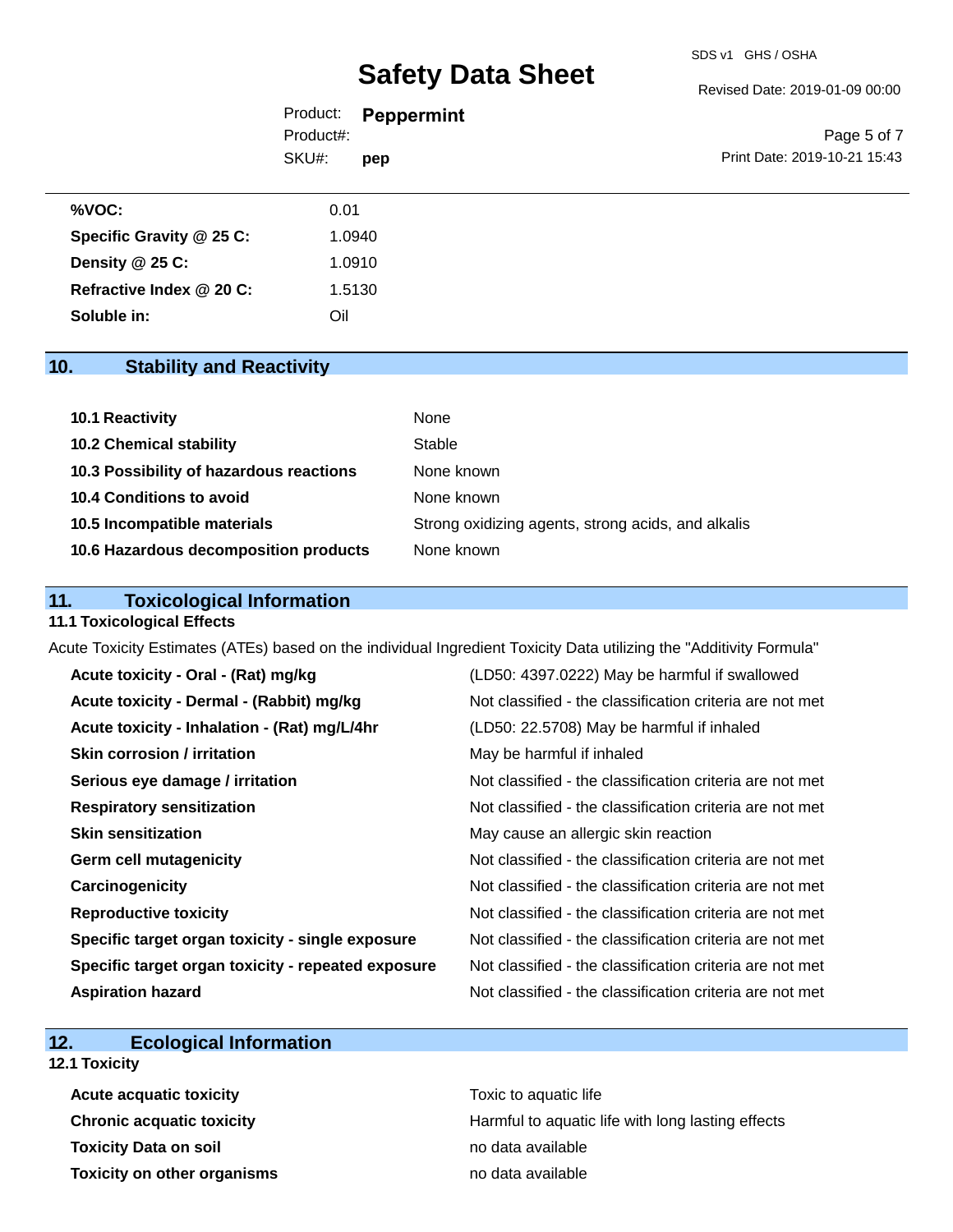SDS v1 GHS / OSHA

Revised Date: 2019-01-09 00:00

| Product:  | <b>Peppermint</b> |
|-----------|-------------------|
| Product#: |                   |

SKU#: **pep**

Page 6 of 7 Print Date: 2019-10-21 15:43

| 12.2 Persistence and degradability | no data available |
|------------------------------------|-------------------|
| 12.3 Bioaccumulative potential     | no data available |
| 12.4 Mobility in soil              | no data available |
| 12.5 Other adverse effects         | no data available |

### **13. Disposal Conditions**

#### **13.1 Waste treatment methods**

Do not allow product to reach sewage systems. Dispose of in accordance with all local and national regulations. Send to a licensed waste management company.The product should not be allowed to enter drains, water courses or the soil. Do not contaminate ponds, waterways or ditches with chemical or used container.

# **14. Transport Information**

| <b>Marine Pollutant</b><br>No.           |              |                                     |                 |        |
|------------------------------------------|--------------|-------------------------------------|-----------------|--------|
| <b>Regulator</b>                         | <b>Class</b> | <b>Pack Group</b>                   | <b>Sub Risk</b> | UN-nr. |
| U.S. DOT (Non-Bulk)                      |              | Not Regulated - Not Dangerous Goods |                 |        |
| <b>Chemicals NOI</b>                     |              |                                     |                 |        |
| <b>ADR/RID (International Road/Rail)</b> |              | Not Regulated - Not Dangerous Goods |                 |        |
| <b>Chemicals NOI</b>                     |              |                                     |                 |        |
| <b>IATA (Air Cargo)</b>                  |              | Not Regulated - Not Dangerous Goods |                 |        |
| <b>Chemicals NOI</b>                     |              |                                     |                 |        |
| IMDG (Sea)                               |              | Not Regulated - Not Dangerous Goods |                 |        |
| <b>Chemicals NOI</b>                     |              |                                     |                 |        |

| 15.                                       | <b>Regulatory Information</b> |                        |                                                              |
|-------------------------------------------|-------------------------------|------------------------|--------------------------------------------------------------|
| <b>U.S. Federal Regulations</b>           |                               |                        |                                                              |
| <b>TSCA (Toxic Substance Control Act)</b> |                               |                        | All components of the substance/mixture are listed or exempt |
| 40 CFR(EPCRA, SARA, CERCLA and CAA)       |                               |                        | This product contains the following components:              |
| 84-66-2                                   | $201 - 550 - 6$ 50 - 60 %     |                        | Diethyl phthalate                                            |
| <b>U.S. State Regulations</b>             |                               |                        |                                                              |
| <b>California Proposition 65 Warning</b>  |                               |                        | This product contains the following components:              |
| 123-35-3(NF 204-622-5 0.1 - 1.0 %         |                               |                        | beta-Myrcene (Natural Source)                                |
| 89-82-7                                   |                               | 201-943-2  0.01 - 0.1% | Pulegone (Natural Source)                                    |
| <b>Canadian Regulations</b>               |                               |                        |                                                              |
| <b>DSL</b>                                |                               |                        | 100.00% of the components are listed or exempt.              |